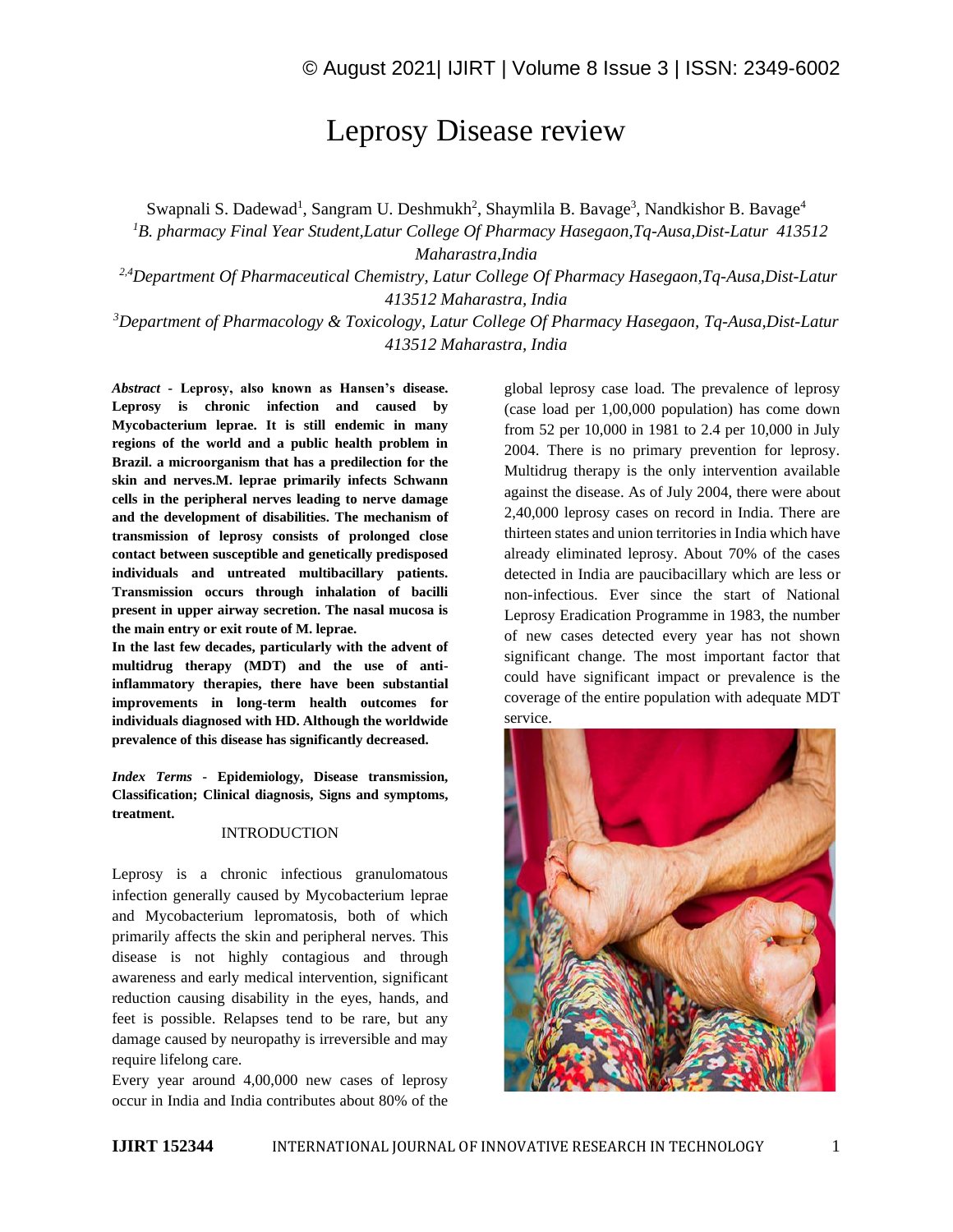# © August 2021| IJIRT | Volume 8 Issue 3 | ISSN: 2349-6002



#### **HISTORY**

Leprosy is an age-old disease, described in the literature of ancient civilizations. Throughout history, people afflicted have often been ostracized by their communities and families.

Although leprosy was managed differently in the past, the first breakthrough occurred in the 1940s with the development of the medicine dapsone. The duration of treatment lasted many years, often a lifetime, making compliance difficult. In the 1950s, resistance of M. leprae to dapsone, the only known anti-leprosy medicine at that time, became widespread. In the early 1960s, rifampicin and clofazimine were discovered and subsequently added to the treatment regimen, which was later labelled as multidrug therapy (MDT). In 1981, WHO recommended MDT. The currently recommended MDT regimen consists of three medicines: dapsone, rifampicin and clofazimine. This treatment lasts six months for pauci-bacillary and 12 months for multi-bacillary cases. MDT kills the pathogen and cures the patient.

Since 1995 WHO has provided MDT free of cost. Free MDT was initially funded by The Nippon Foundation, and since 2000 it is donated through an agreement with Novartis, which has been renewed to cover the period till at least 2025.

More than 16 million leprosy patients have been treated with MDT over the past 20 years since its introduction. A general reduction in new cases, though gradual, is observed in several countries. the new cases reduced to 202 256 in 2019. Many countries reported only a handful of cases, while 45 countries reported zero new autochthonous leprosy cases.

#### EPIDEMIOLOGY

In 2000, the World Health Organization (WHO) identified leprosy as completely eradicated. Ultimately, infection elimination was defined as the overall reduction in prevalence to less than 1 case per 10,000 people. In the span from 1985 to 2011, the recorded cases fell from 5.4 million to approximately 219000. By 2011, the prevalence rate in terms of 10,000 people, dropped from approximately 21.1 to 0.37, excluding Europe.

Worldwide, two to three million people are estimated to be permanently disabled because of leprosy. India has the greatest number of cases, with Brazil second and Indonesia third.

In 1999, the world incidence of Hansen's disease was estimated to be 640,000. In 2000, 738,284 new cases were identified. In 2000, the World Health Organization (WHO) listed 91 countries in which Hansen's disease is endemic. India, Myanmar and Nepal contained 70% of cases. India reports over 50% of the world's leprosy cases. In 2002, 763,917 new cases were detected worldwide, and in that year the WHO listed India, Brazil, Madagascar, Mozambique, Tanzania and Nepal as having 90% of Hansen's disease cases. According to recent figures from the WHO, 208,619 new cases of leprosy were reported in 2018 from 127 countries. A total of 16,000 new child cases were detected in 2018.



Plot of global new cases of leprosy per year, 2006– 2019.

#### PATHOPHYSIOLOGY

Most leprosy complications are the result of nerve damage. The nerve damage occurs due to direct invasion by the M. leprae bacteria and a person's immune response resulting in inflammation. The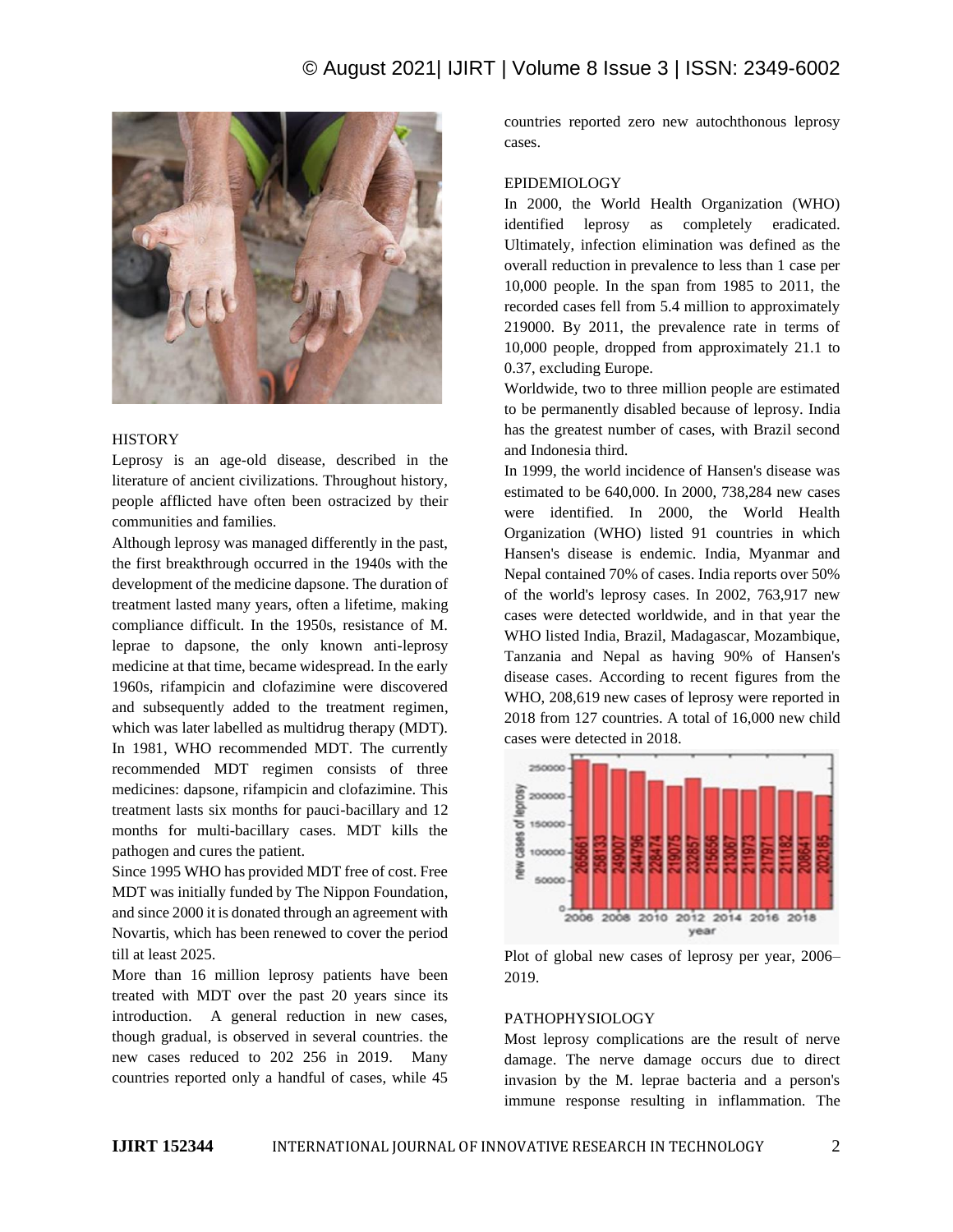# © August 2021| IJIRT | Volume 8 Issue 3 | ISSN: 2349-6002

molecular mechanism underlying how M. leprae produces the symptoms of leprosy is not clear,[14] but M. leprae has been shown to bind to Schwann cells, which may lead to nerve injury including demyelination and a loss of nerve function (specifically a loss of axonal conductance).Numerous molecular mechanisms have been associated with this nerve damage including the presence of a lamininbinding protein and the glycoconjugate (PGL-1) on the surface of M. leprae that can bind to laminin on peripheral nerves. In the initial stages, small sensory and autonomic nerve fibers in the skin of a person with leprosy are damaged.[31] This damage usually results in hair loss to the area, a loss of the ability to sweat, and numbness (decreased ability to detect sensations such as temperature and touch). Further peripheral nerve damage may result in skin dryness, more numbness, and muscle weaknesses or paralysis in the area affected. The skin can crack and if the skin injuries are not carefully cared for, there is a risk for a secondary infection that can lead to more severe damage.



# **Mechanism of Nerve Damage**





**>Entry Through Blood Vessels Inflammatory Response >Demyelination** 

#### Transmission

It is not known exactly how Hansen's disease spreads between people. Scientists currently think it may happen when a person with Hansen's disease coughs or sneezes, and a healthy person breathes in the droplets containing the bacteria. Prolonged, close contact with someone with untreated leprosy over many months is needed to catch the disease.You cannot get leprosy from a casual contact with a person who has Hansen's disease like: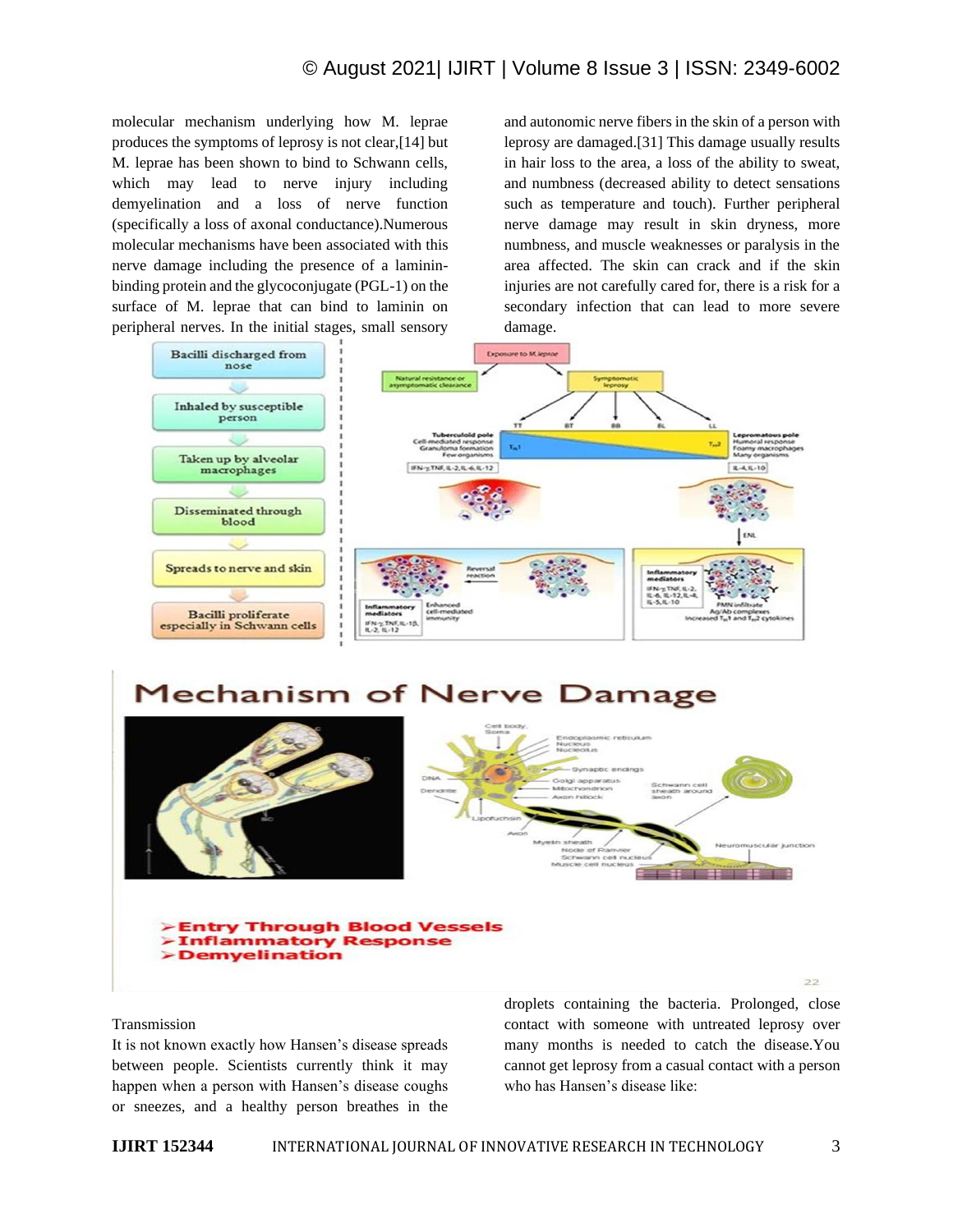- Shaking hands or hugging
- Sitting next to each other on the bus
- Sitting together at a meal

Hansen's disease is also not passed on from a mother to her unborn baby during pregnancy and it is also not spread through sexual contact.

Due to the slow-growing nature of the bacteria and the long time it takes to develop signs of the disease, it is often very difficult to find the source of infection.

In the southern United States, some armadillos are naturally infected with the bacteria that cause Hansen's disease in people and it may be possible that they can spread it to people. However, the risk is very low and most people who come into contact with armadillos are unlikely to get Hansen's disease.

For general health reasons, avoid contact with armadillos whenever possible. If you had a contact with an armadillo and are worried about getting Hansen's disease, talk to your healthcare provider. Your doctor will follow up with you over time and perform periodic skin examinations to see if you develop the disease. In the unlikely event that you have Hansen's disease, your doctor can help you get treatment.

### ETIOLOGY

Dreaded, chronic, poorly transmissible granulomatous disease of the skin and nerves causd by acif fast M. leprae probably least infectious immunity keeps organism at bay in most people humans only natural host but reservoirs

### ETIOLOGIC AGENT

The agent that causes Hansen's disease is an acid-fast rod-shaped bacillus Mycobacterium leprae. The organism multiplies very slowly (dividing approximately once every 13 days) and is an obligate intracellular pathogen that lacks several genes needed for independent survival, thus it has never been grown in bacteriologic media. However, it has been grown in mouse foot pads by injecting ground tissue from lepromatous nodules or nasal scrapings from leprosy patients into the foot pad of the animal. Typically, the granuloma appears at the inoculation site within 6 months. Armadillos can also be experimentally infected and will develop systemic disease and are now the most common animal used to study Hansen's disease and its treatment.

## CLASSIFICATION

Indian classification-clinicobactriological madrid classification- clinicobacteriological ridley jopling classification - immunological classification by WHO study group on chemotherapy of leprosy- clinicobacteriological other variants of leprosy

histoid leprosy - varient of LL with better CML usually seen in patients with incomplete chemotherapy or acquired drug resistence. charectarized by presence of spindle shaped histiocytes in tissue section.

Lucio leprosy- mimics myxedema,diffuse non nodular type of leprosy charectarised by melacholy look, thick shiny skin,widespread sensory loss, hoarseness of voice and ulceration of nasal mucosa.

Lazarine leprosy- seesnin association with HIV

### TREATMENT

Additionally, several antibiotics treat leprosy by killing the bacteria that causes it. These antibiotics include:

dapsone (Aczone)

rifampin (Rifadin)

clofazimine (Lamprene)

minocycline (Minocin)

ofloxacin (Ocuflux)

Your doctor will likely prescribe more than one antibiotic at the same time.

They may also want you to take an anti-inflammatory medication such as aspirin (Bayer), prednisone (Rayos), or thalidomide (Thalomid). The treatment will last for months and possibly up to 1 to 2 years.

### DIAGNOSIS

Your doctor will conduct a physical exam to look for telltale signs and symptoms of the disease. They'll also perform a biopsy in which they remove a small piece of skin or nerve and send it to a laboratory for testing. Your doctor may also perform a lepromin skin test to determine the form of leprosy. They'll inject a small amount of leprosy-causing bacterium, which has been inactivated, into the skin, typically on the upper forearm.

People who have tuberculoid or borderline tuberculoid leprosy will experience a positive result at the injection site.

### SIGN AND SYMPTOMS

The disease can cause skin symptoms such as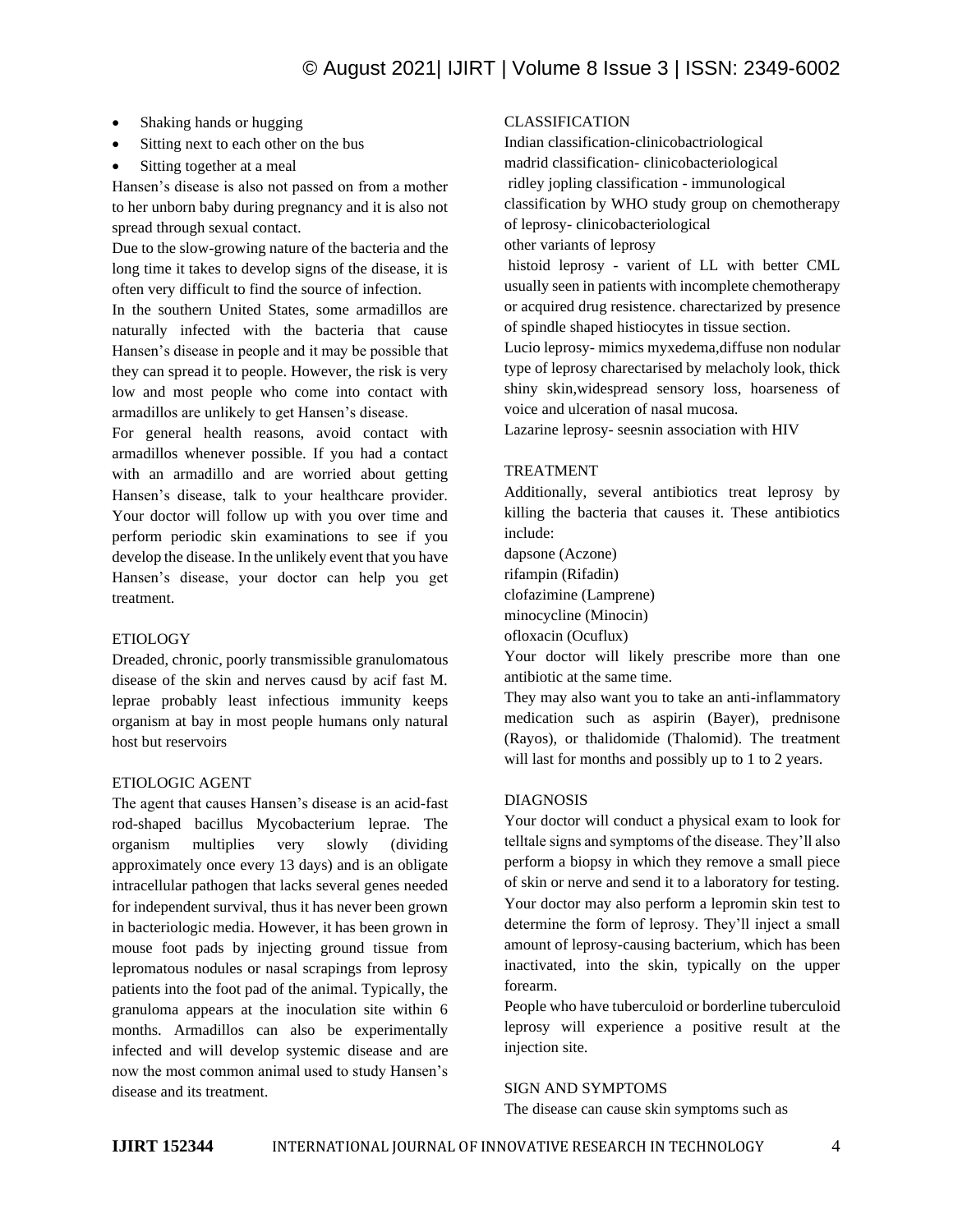Discolored patches of skin, usually flat, that may be numb and look faded (lighter than the skin around)

Growths (nodules) on the skin

Thick, stiff or dry skin

Painless ulcers on the soles of feet

Painless swelling or lumps on the face or earlobes Loss of eyebrows or eyelashes

Symptoms caused by damage to the nerves are:

Numbness of affected areas of the skin

Muscle weakness or paralysis (especially in the hands and feet)

Enlarged nerves (especially those around the elbow and knee and in the sides of the neck)

Eye problems that may lead to blindness (when facial nerves are affected)

## PREVENTION

The best way to prevent leprosy is to avoid long-term, close contact with an untreated person who has the infection.

prevention of leprosy through chemoprophylaxis

use of single dose (SDR) is recommended as preventive treatment for contact of leprosy patients (adults andchildren2 years of age and above). after excluding leprosy and TB disease. and in the absence of other contraindication. post exposure prophylaxis with SDR for all contacts of leprosy cases has been provided under NLEP.

prevention of leprosy through oprophylaxis (vaccines) BCG vaccination at birth effective at reducing risk of leprosy.

National leprosy eradication program

it is centrally sponsored health program by ministry of health and family welfare. Government of India elimination of leprosy (1 case/10000 population at national level) was already achieved in the year 2005. The short-term target is reduction of rate of grade it disability cases (newly diagnosed leprosy patients with visible deformities) to less than one per million population. as recommended by WHO under global leprosy strategy 2016-2020

# REFERENCES

- [1] https://onlinelibrary.wiley.com/doi/full/10.1111/ ddg.13301
- [2] https://www.slideshare.net/faslu1143/leprosy-67926770
- [3] https://www.slideshare.net/moliabdu/leprosy-52969449https://www.slideshare.net/AniketPatel 5/leprosy-30666916
- [4] https://www.statpearls.com/ArticleLibrary/viewa rticle/24192
- [5] https://www.researchgate.net/publication/261921 684\_Leprosy\_Review\_of\_the\_epidemiological\_c linical\_and\_etiopathogenic\_aspects\_-\_Part\_1
- [6] healthline.com
- [7] cdc.gov.com
- [8] https://www.who.int/news-room/factsheets/detail/leprosy
- [9] Cavaliere IAL, Costa SG. Isolamemto social, sociabilidades e redes sociais de cuidados. Physis.2011
- [10] Global leprosy situation, 2012
- [11]Paho.org.world Health organization. Elimination of leprosy as a public health problem.
- [12] http://www.paho.org/English/AD/DPC/CD/lepwha-1991.htm
- [13]Talhari S, Grossi MA, Oliveira ML, Gontijo B, Talhari C, Penna GO.
- [14]Penna MLF, Oliveira MLW, Carmo EH, Penna GO. Rev soc Bras Med Trop. 2008
- [15]Barbieri CL, Marques HH. Leprosy in children and adolescents: bibliographical review and current situation in Brazil. Pediatrics 2009
- [16]Ignotti E, Rodrigues AM, Andrade VLG, Valente JG. Rev bras Epidemiol.2004
- [17]Rees RJW, Young DB. The microbiology of leprosy. In: Hastings RC, editor. Leprosy.2nd ed. New York: Churchill Livingstone;1994
- [18]Nolte FS, Metchok B. Mycobacterium. In: Murray PR, Baron EJ, pfaller MA, Tenover FC, Yolken RH, editors. Manual of clinical microbiology.6th edition. Washington: American Society for microbiology: 1995
- [19]Shepard CC. Temperature optimum of Mycobacterium laprae in mice. J Bacteriol. 1965;90:1271-1275.
- [20]Hastings RC, Brand PW, Mansfield RE, Ebner JD. Bacterial density in the skin in lepromatous leprosy as related to temperature. Lepro Rev. 1968;39(2):71-74.
- [21]Draper P. The bacteriology of Mycobacterium laprae. Tubercle.1983;64:43-56.
- [22]Walsh GP, Meyers WM, binford CH, Gerome PJ, Wolf RH, Leininger JR. Leprosy-a zoonosis. Lepr Rev.1981;52:77-83.